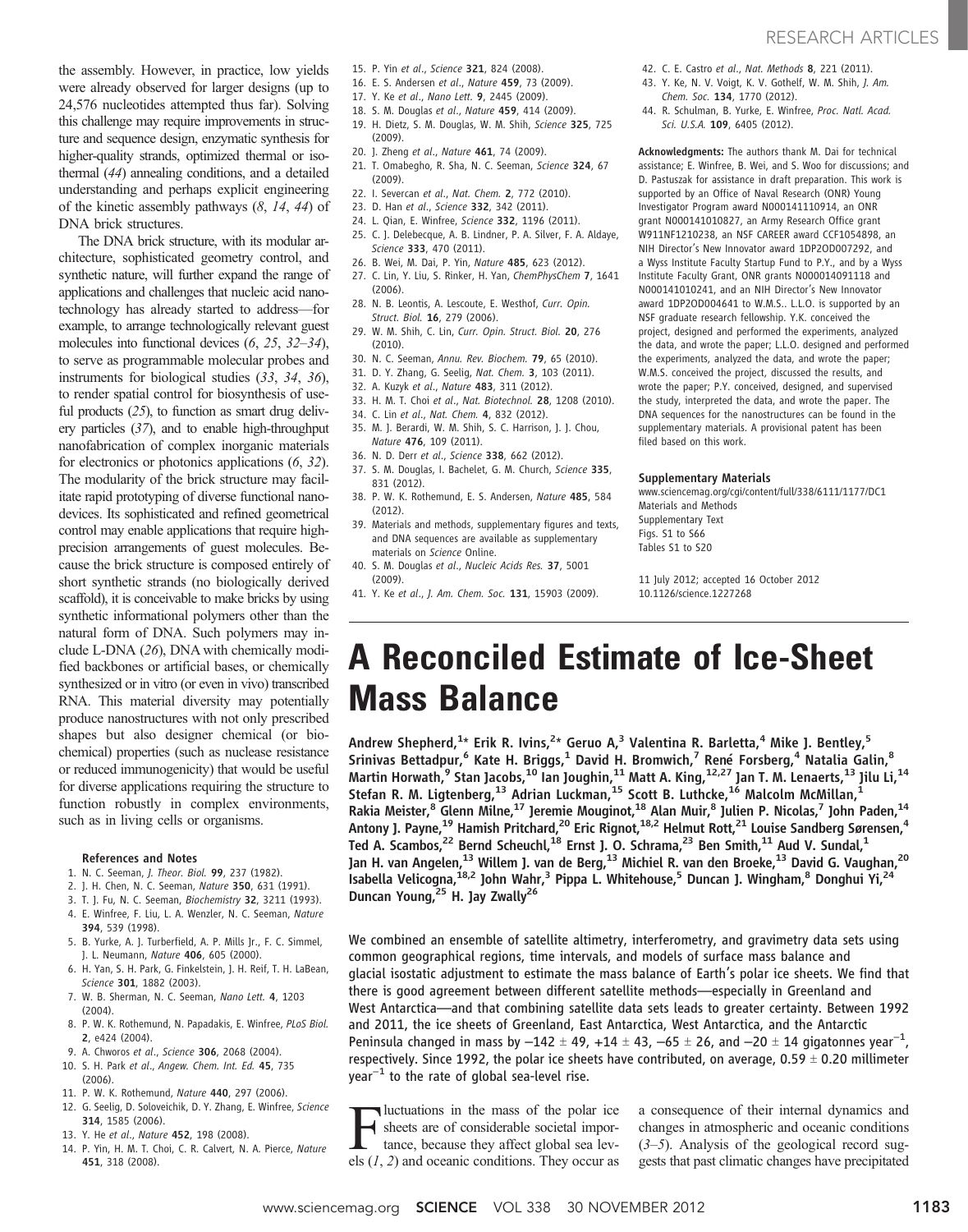### RESEARCH ARTICLES

sustained ice-sheet contributions, in excess of 10 mm year<sup> $-1$ </sup> over millennial time periods (6), and the prospect of such changes in the future are of greatest concern. Even the modest rises in ocean temperature that are predicted over the coming century (7) could trigger substantial icesheet mass loss through enhanced melting of ice shelves  $(8-10)$  and outlet glaciers  $(11, 12)$ . However, these processes were not incorporated into the ice-sheet models that informed the current global climate projections  $(13)$ . Until this is achieved, observations of ice-sheet mass imbalance remain essential in determining their contribution to sea level.

Satellite geodesy has revolutionized the manner in which ice-sheet mass balance is estimated (14, 15). Since 1998, there have been at least 29 ice-sheet mass balance estimates, based variously on the satellite techniques of altimetry, interferometry, and gravimetry (16). These estimates, and their respective uncertainties, allow for a combined Greenland and Antarctic ice-sheet mass im-

\*To whom correspondence should be addressed. E-mail: ashepherd@leeds.ac.uk (A.S.); erik.r.ivins@jpl.nasa.gov (E.R.I.)

balance of between  $-676$  and  $+69$  gigatonnes (Gt) year−<sup>1</sup> , equivalent to a mean global sea-level contribution in the range of +1.9 to –0.2 mm year<sup>-1</sup>. However, much of this spread, which is large in comparison to other ice-sheet imbalance assessments  $(1, 2)$  and to the estimated rate of global sea-level rise  $(17)$ , is due to the brevity of many satellite surveys (4.5 years, on average) relative to the rate at which ice-sheet mass fluctuates (5, 18–20). Because the various satellite methods differ in their strengths and weaknesses (14, 15, 21), careful consideration ought to make them complementary. Here, we compare and combine estimates of ice-sheet mass balance derived from all three satellite geodetic techniques, using common spatial and temporal domains, to investigate the extent to which the approaches concur and to produce a reconciled estimate of ice-sheet mass balance.

### Data and Methods

In this assessment, we use 19 years of satellite radar altimeter (RA) data, 5 years of satellite laser altimeter (LA) data, 19 years of satellite radar interferometer data, 8 years of satellite gravimetry data, 32 years of surface mass balance (SMB) model simulations, and estimates from several glacial isostatic adjustment models, to produce a reconciled estimate of ice-sheet mass balance. The satellite data sets were developed by using independent methods and, in the case of the LA, gravimeter, and SMB data sets, through contributions from numerous research groups. To enable a direct comparison, we reprocessed the geodetic data sets with use of common time intervals and common definitions of the East Antarctic, West Antarctic, Antarctic Peninsula, and Greenland icesheet (EAIS, WAIS, APIS, and GrIS, respectively) boundaries (16). The maximum temporal extent of the satellite data sets spans the period 1992 to 2011, and results from all geodetic techniques are available between January 2003 and December 2008. Unless stated otherwise, all results are presented with 1-sigma uncertainty estimates.

Ice-sheet surface mass balance. SMB includes solid and liquid precipitation, surface sublimation, drifting snow transport, erosion and sublimation, and meltwater formation, refreezing, retention, and runoff. Our estimates of the Antarctic Ice Sheet (AIS) and the GrIS SMB are derived from reconstructions of the RACMO2 regional atmospheric climate model (22) over the period 1979 to 2010, with horizontal resolutions of 27 (AIS) and 11 (GrIS) km. RACMO2 has a multilayer snowpack with drifting snow and snow albedo schemes (23) and has been evaluated against in situ temperature, wind, and surfaceenergy balance observations from weather stations (24–26) as well as satellite-derived estimates of melt extent, mass changes, and drifting snow (5, 26, 27). The spatial uncertainty of the RACMO2 mean SMB has been assessed through comparison with 310 (GrIS) and 1850 (AIS) in situ observations (28). However, temporal fluctuations in snow accumulation are poorly resolved in observational data sets, so we assess the temporal uncertainty through comparison with global atmospheric reanalyses (16). We also use RACMO2 to drive a model of AIS firn densification (29) for the purpose of converting satellite LA observations into changes in ice-sheet mass.

Glacial isostatic adjustment (GIA). GIA of the solid Earth is an important contributor to the signals observed by satellite gravimetry and, to a lesser extent, satellite altimetry (30). The GIA must therefore be considered when estimating icesheet mass balance with either technique. In Antarctica, the use of GIA models has in practice introduced considerable uncertainty (up to 130 Gt year−<sup>1</sup> ) into ice-sheet mass balance estimates derived from satellite gravimetry  $(31-33)$ . There are a number of contributory factors to this uncertainty, including the scarcity of constraints on the evolution of the ice sheet since the Last Glacial Maximum (LGM), limited knowledge of Earth mechanical properties, and the scarcity of near-field relative sea-level and vertical crustal motion data with which to evaluate model performance (34, 35).

Here, we consider variants of six GIA models, and we assess their impact on geodetic icesheet mass balance estimates. For Greenland, where the signal of GIA is relatively small and well constrained, we use the Simpson (36), ICE-5G (37), and ANU (38) models. For Antarctica, we compare the ICE-5G model (39) with two recent Antarctic GIA models: the W12a model  $(35, 40)$  and a version (IJ05 R2) of the IJ05 model  $(41)$  updated for this study  $(16)$ . Both regional GIA models incorporate recently improved constraints on the ice-loading history (42–45) that suggest that the AIS was thinner at the LGM than previously thought, leading to a lowering of estimated ice-sheet mass losses since that time  $(40, 45)$ . Although a consequence of this revision is a potential discrepancy between far-field sea-level records and commonly accepted Northern Hemisphere deglaciation models, both of the new regional GIA models perform well when compared with Antarctic Global Positioning System (GPS) observations (34), and we conclude that these latest solutions are best suited for estimating AIS mass balance.

Radar and laser altimetry. RA and LA provide ice-sheet mass balance estimates through measurements of ice-sheet volume change. The technique has been applied to both Greenland  $(46–48)$  and Antarctica  $(4, 47, 49)$  and is unique in spatially resolving the detailed pattern of mass imbalance, with monthly temporal sampling. RA provides the longest continuous record of all geodetic techniques (50). Altimeter measurements of elevation change are precise, because they require only modest adjustments to account for sensor drift, changes in the satellite attitude, atmospheric attenuation, and movements of Earth's surface. By far the greatest uncertainty lies in the conversion from volume to mass change. In the case of LA, this conversion has been performed by using an external model of fluctuations in the firn-

<sup>&</sup>lt;sup>1</sup>School of Earth and Environment, University of Leeds, Leeds LS2 9JT, UK. <sup>2</sup>Jet Propulsion Laboratory, M/S 300-233, 4800 Oak Grove Drive, Pasadena, CA 91109, USA. <sup>3</sup> Department of Physics, University of Colorado, Boulder, CO 80309–0390, USA. <sup>4</sup> Geodynamics Department, Technical University of Denmark, DTU SPACE, National Space Institute, Elektrovej, Building 327, DK-2800 Kgs. Lyngby, Denmark. <sup>5</sup>Department of Geography, Durham University, South Road, Durham DH1 3LE, UK. <sup>6</sup>Center for Space Research, University of Texas at Austin, 3925 West Braker Lane, Suite 200, Austin, TX 78759–5321, USA. <sup>7</sup> <sup>7</sup>Polar Meteorology Group, Byrd Polar Research Center, and Atmospheric Sciences Program, Department of Geography, The Ohio State University, 1090 Carmack Road, Columbus, OH 43210, USA. <sup>8</sup> Centre for Polar Observation and Modelling, Department of Earth Sciences, University College London, London WC1E 6BT, UK. <sup>9</sup>Institut für Astronomische und Physikalische Geodäsie, Technische Universität München, Arcisstraße 21, 80333 München, Germany. <sup>10</sup>Lamont-Doherty Earth Observatory (LDEO), 205 Oceanography, 61 Route 9W - Post Office Box 1000, Palisades, NY 10964, USA. <sup>11</sup>Polar Science Center, Applied Physics Laboratory, University of Washington, 1013 NE 40th Street, Seattle, WA 98105–6698, USA. <sup>12</sup>School of Civil Engineering and Geosciences, Cassie Building, Newcastle University, Newcastle upon Tyne NE1 7RU, UK. <sup>13</sup>Utrecht University, Institute for Marine and Atmospheric Research, Princetonplein 5, Utrecht, Netherlands. 14Center for Remote Sensing of Ice Sheets, University of Kansas, Nichols Hall, 2335 Irving Hill Road, Lawrence, KS 66045, USA. <sup>15</sup>Department of Geography, College of Science, Swansea University, Singleton Park, Swansea SA2 8PP, UK. <sup>16</sup>National Aeronautical and Space Administration (NASA) Goddard Space Flight Center, Planetary Geodynamics Laboratory, Greenbelt, MD 20771, USA. 17Department of Earth Sciences, University of Ottawa, Ottawa, Ontario K1N 6N5, Canada. <sup>18</sup>Department of Earth System Science, University of California, 3226 Croul Hall, Irvine, CA<br>92697–3100, USA. <sup>19</sup>School of Geographical Sciences, University of Bristol, Bristol BS8 1SS, UK. <sup>20</sup>British Antarctic Survey, High Cross, Madingley Road, Cambridge CB3 0ET, UK. <sup>21</sup>Institute of Meteorology and Geophysics, University of Innsbruck,<br>Innsbruck, Austria. <sup>22</sup>National Snow and Ice Data Center, University of Colorado, Boulder, CO 80309, USA. <sup>23</sup>Delft University of Technology, Faculty of Aerospace Engineering, Kluyverweg 1, 2629 HS Delft, Netherlands. <sup>24</sup>SGT Incorporated, NASA Goddard Space Flight Center, Cryospheric Sciences Laboratory, Code 615 Greenbelt, MD 20771, USA. <sup>25</sup> Institute for Geophysics, University of Texas, Austin, TX 78759, USA. <sup>26</sup>NASA Goddard Space Flight Center, Cryospheric Sciences Laboratory, Code 615 Greenbelt, MD 20771, USA. <sup>27</sup>School of Geography and Environmental Studies, University of Tasmania, Hobart 7001, Australia.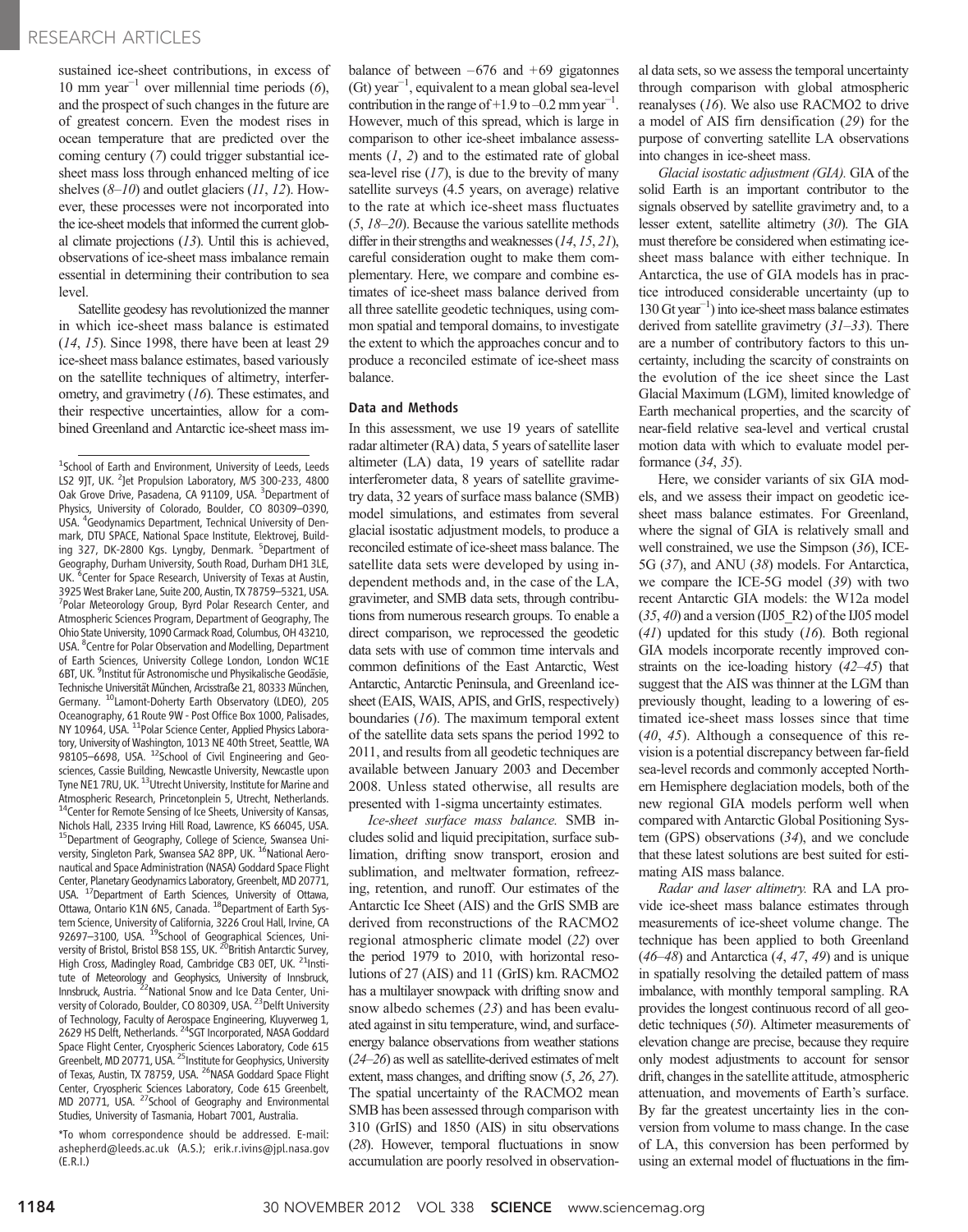layer thickness (29, 48, 51). In the case of RA, the conversion to mass has been performed by using a prescribed density model and by allowing for temporal fluctuations in snowfall in the uncertainty  $(52)$ .

We used European Remote-Sensing (ERS-1 and ERS-2) satellite and Envisat 35-day repeat satellite RA observations to determine changes in the mass of the EAIS and WAIS between May 1992 and September 2010 (16). Time series of surface elevation change were developed at 39,375 crossing points of the satellite orbit ground tracks by using dual-cycle crossovers (49, 53). In total, 46.5 million measurements were included in this analysis, encompassing 74 and 76% of the EAIS and WAIS, respectively. The satellites were crosscalibrated by considering differences between elevation changes occurring during periods of mission overlap. Elevation data were corrected for the lag of the leading-edge tracker and for variations in dry atmospheric mass, water vapor, the ionosphere, solid Earth tides, and surface scattering (50). The IJ05\_R2 model was used to correct for elevation changes associated with GIA. Mass changes were calculated by using a surface-density model with a nominal density for firm  $(400 \text{ kg m}^{-3})$ applied to all regions other than those in which changes are assumed to occur at the density of ice  $(900 \text{ kg m}^{-3})$  (52). Rates of mass change were computed in regions of interest by interpolating measurements derived at satellite-orbit crossing points and by extrapolating these results to unobserved area. To estimate the uncertainty of mass trends, we treated the estimated variability of snowfall (49) and the elevation trend variability as equivalent sources of uncertainty. This approach is used because it has not yet proved possible to separate, in the observed elevation change, annual cycles due to density fluctuations from residual variations due to signal penetration into the firn.

We used ICESat (Ice, Cloud, and Land Elevation Satellite) LA observations acquired between September 2003 and November 2008 (the period of optimal instrument calibration) to estimate changes in the mass of the AIS and GrIS (16). AIS and GrIS elevation rates were computed by four and two different groups, respectively, using methods that compare surface heights measured along repeated ground tracks. This approach provides fine along-track resolution with high precision (54). However, the ground tracks are widely separated at lower latitudes, and the elevation data are sparsely sampled in time because of the episodic nature of mission campaigns and the presence of clouds. The elevation data were corrected for the effects of GIA by using the W12a model in Antarctica and a combination of models in Greenland, and three groups corrected AIS measurements for estimates of the systematic bias between mission campaigns (32). A variety of approaches were used to isolate observations affected by clouds and to interpolate elevation rates between ground tracks. Elevation rates were adjusted for the effects of short-term

fluctuations in firn thickness by using models driven by either regional climate model predictions (29) or by remotely sensed estimates of temperature (48, 51). The error budget was calculated from uncertainties in the corrected height measurements, in the correction for change in firn thickness, and in the estimated SMB. The mass-change estimates reported here are the arithmetic average of those obtained by the different groups.

Input-output method (IOM). The IOM quantifies the difference between glacier mass gained through snowfall and lost by sublimation and meltwater runoff and the discharge of ice into the ocean. The approach has the advantage of allowing changes in SMB and ice dynamics to be examined separately at the scale of individual glacier drainage basins (5) and has been used in numerous assessments of AIS and GrIS mass balance (18, 55–57). Although earlier IOM studies used representations of SMB developed from guided interpolation of sparse ground observations (58–60), regional atmospheric climate models (5, 61) are now used because they provide subdaily predictions at high spatial resolution that are independent of the in situ observations. When evaluated against such data, SMB model errors are found to range between 5 and 20%, depending on the basin size and location, with proportionately the largest uncertainties occurring in regions of extreme (low or high) precipitation, strong melting, or where the model resolution is too coarse. Quantifying ice-stream discharge requires measurements of ice velocity and thickness at the grounding line. Ice-sheet velocity snapshots have been widely measured by using interferometric synthetic aperture radar (InSAR) with high  $(\leq3\%)$  accuracy  $(62, 63)$  and relatively low (annual or longer) frequency. The thickness of many ice streams has been directly measured by using airborne radar with high  $(\sim 10 \text{ m})$  accuracy (64). Nonetheless, there are many ice-sheet outlet glaciers for which such data do not exist; in these regions, less accurate methods are used to calculate thickness with uncertainties in the range of 80 to 120 m  $(18, 55)$ . Lastly, where thinning rates are large, the temporal evolution of ice thickness should be accounted for (65).

We used the IOM to determine mass changes of AIS and GrIS drainage basins between January 1992 and June 2010 (16). These results were derived according to the method of  $(57)$  and updated to include more recent data sets. SMB estimates for Greenland as reported in (66) were extended to the end of 2010. For Antarctica, the SMB estimates of  $(61)$  were used, with an updated uncertainty estimate (28). Ice discharge rates were updated by using new ice-thickness measurements in the Bellingshausen Sea sector, Wilkes Land, and the Amundsen Sea sector; at the grounding line of Filchner Ice Shelf; and at Byrd and Lambert glaciers. Direct measurements of ice thickness are now available for nearly all WAIS ice streams. The IOM inventory, including measured and derived thicknesses, now encompasses 64, 79, 96, and 93% of the APIS, EAIS, WAIS, and GrIS, respectively; the remainder is assumed to have no loss due to ice dynamics.

Gravimetry. The Gravity Recovery and Climate Experiment (GRACE) satellite mission has allowed fluctuations in ice-sheet mass to be estimated through measurement of their changing gravitational attraction (32, 67–69). Advantages of the GRACE method are that it provides regional averages without the need for interpolation, measures the effect of mass fluctuations directly, and permits monthly temporal sampling. However, a key challenge is to discriminate fluctuations in ice-sheet mass from changes in the underlying crust and mantle. This is achieved by using models of GIA, which, in the case of the AIS, has led to significant adjustments (70). The spatial resolution of GRACE observations derived from global spherical harmonic solutions of about 300 km in the polar regions (71) is coarse in comparison to that of other geodetic techniques. Hence, a further complicating factor is that signals may leak into regional GRACE solutions as a consequence of remote geophysical processes. In circumstances where spatial relationships between geophysical mass fluxes can be adequately characterized, application of the mass concentration unit (mascon) method (68, 72, 73) introduces a capacity to study changes at smaller scales.

Data from the GRACE satellite mission were used to estimate changes in the mass of the AIS and GrIS between January 2003 and December 2010 (16). Analysis methods varied between the six groups who contributed these observations; some used the mascon approach, whereas others used spatial-averaging kernels. The GRACE data were corrected for the effects of GIA by using the Simpson, ANU, and ICE-5G models in Greenland and the W12a, IJ05 R2, and ICE-5G models in Antarctica. Although we only include results using the W12a and IJ05\_R2 models in our reconciled estimates for Antarctica, we also provide separate ice-sheet mass balance estimates determined by using the ICE-5G GIA model solution  $(16)$  to allow comparison with previously published estimates; its use leads to morenegative estimates of EAIS mass balance. Each group made its own decisions on processing the GRACE data, including how to combine results by using different GIA models, handle contamination from external sources, compute uncertainties, and compute regional mass trends and time series. Ice-sheet mass time series and trends from all groups were then averaged to obtain the individual GRACE results reported here. For all regions, the mass trends contributed by the individual groups agree with the combined GRACE trend to within the estimated uncertainties.

#### Results and Discussion

We investigated the extent to which the independent geodetic techniques record similar fluctuations in ice-sheet mass. First, we considered mass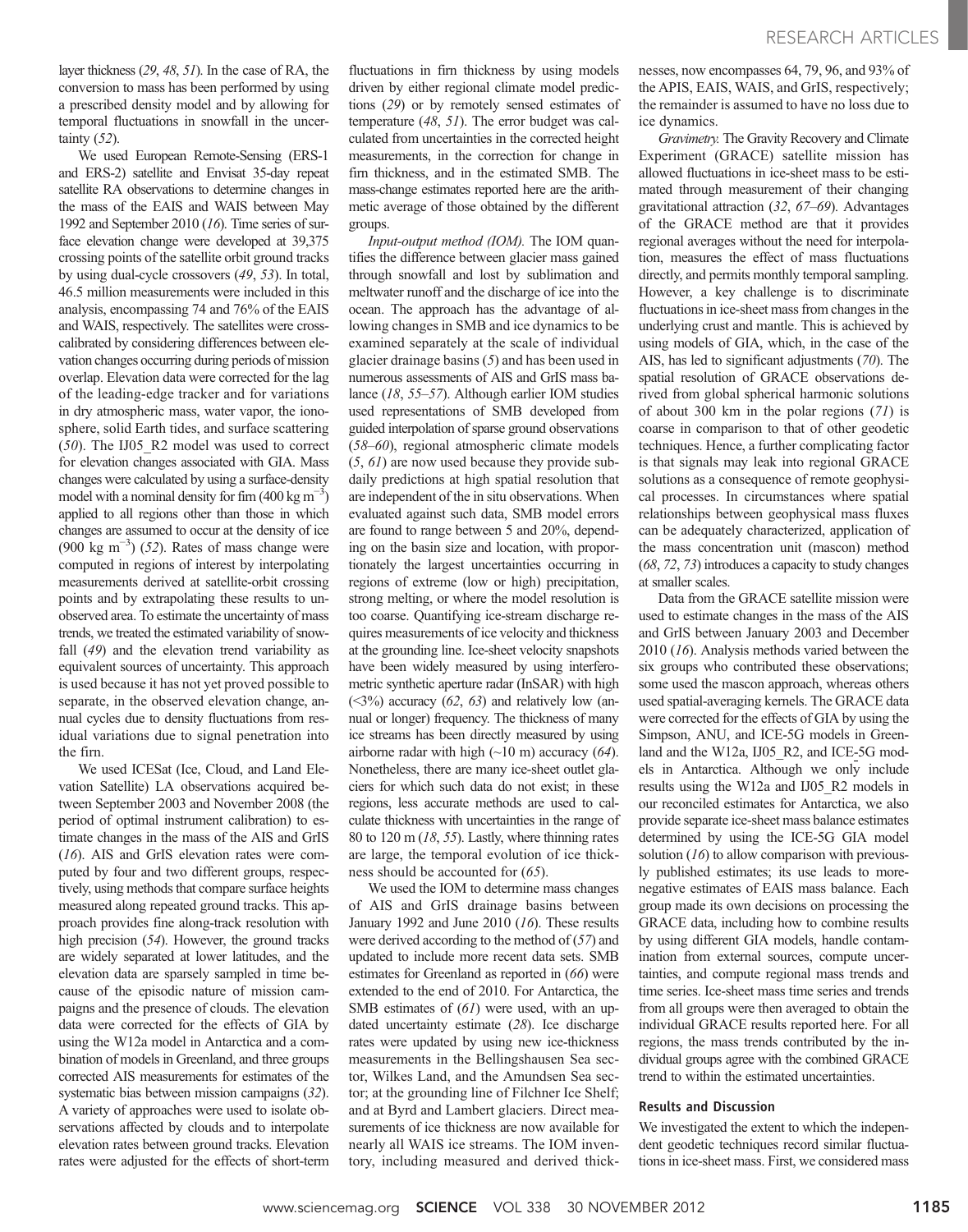## RESEARCH ARTICLES

changes within 52 AIS glacier drainage basins as determined by the techniques of satellite RA and IOM (Fig. 1), which are well suited to this task (14, 74). In each case, the 19-year average rate of mass loss from RAwas compared with values (55) developed by using the IOM over a similar period. The average difference between the estimates of basin mass imbalance was  $1.4 \pm 3.8$  Gt year<sup>-1</sup>, and there is agreement within 1- and 2-sigma uncertainty estimates in 42 and 49 of the 52 basins, respectively. Next, we computed the mass change as determined by satellite RA within areas of the

EAIS and WAIS that were beyond the scope of the IOM survey  $(55)$  to assess the extent to which the two methods are complementary (Fig. 1). These two areas, which typically fall between glacier drainage basins of the IOM survey, have small imbalances ( $4.5 \pm 6.0$  and  $1.4 \pm 1.7$  Gt year<sup>-1</sup>, for the EAIS and WAIS respectively), implying that the region surveyed by the IOM is sufficient to capture the vast majority of the present EAIS and WAIS mass imbalance. Furthermore, the IOM technique is able to resolve important mass changes in regions that are beyond the effective

resolution of the RA survey, such as the APIS (Fig. 1).

As a second example, we investigated the extent to which independent geodetic techniques are able to detect fluctuations in SMB. For this exercise, we considered an exceptional snowfall event in East Antarctica during the first half of 2009 (Fig. 2). A snowfall anomaly that can be identified in CloudSat precipitation data (75) here is clearly apparent within the RACMO2 (and, hence, IOM), RA, and GRACE data sets, which record the firn thickness and mass, volume, and



Fig. 1. Comparison of ice sheet mass balance estimates derived from satellite RA (green) and the IOM (red) over the period 1992 to 2011, with 1-sigma and 2-sigma error bars in dark and light shading, respectively, and mean values are shown in white. The comparison is performed for

52 Antarctic drainage basins (55) and the dislocated regions of East and West Antarctica that are omitted from the IOM survey (EAIS\_OM and WAIS\_OM, respectively). Basin locations are illustrated in the supplementary materials.



Fig. 2. Estimated anomalies in cumulative ice-sheet firn mass (A), and mass (B and C), derived from the RACMO regional climate model, satellite RA, and GRACE satellite gravimetry, respectively, over a period of anomalously high snowfall in East Antarctica. Anomalies were computed over the period July 2009 to July 2010 relative to July 2008 to July 2009. Before that, linear trends, as fitted to the 2003 to 2008 interval, were removed. The time evolution of the event, as resolved by these data sets and three additional climate models [ERA-Interim (ERAI), CFSR, and MERRA], is also illustrated (D) as the average anomaly over four drainage basins of Dronning Maud Land in East Antarctica (shaded areas in inset map). Although there are SMB fluctuations elsewhere during the same time interval, the pattern of mass loss in West Antarctica is primarily associated with longer-term ice-dynamical imbalance. Relatively large annual cycles are present within some RA time series, but they do not obscure either short- or long-lived events. m w.e., meters water equivalent.

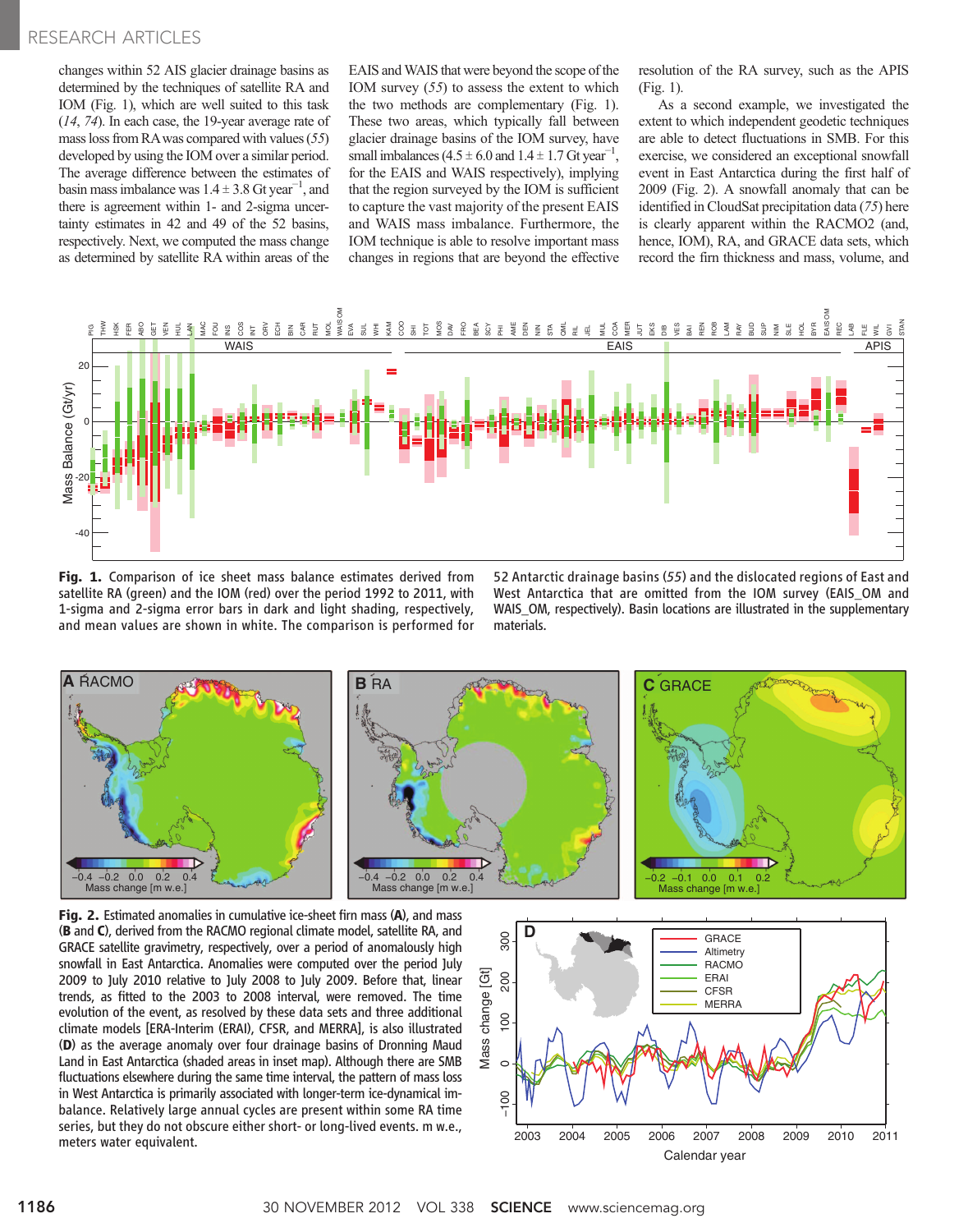

Fig. 3. Intercomparison of mass balance estimates of the GrIS, APIS, EAIS, WAIS, AIS, and the AIS plus GrIS, derived from the four independent geodetic techniques of RA (cyan), IOM (red), LA (green), and gravimetry (blue) over the period 2003 to 2008. Also shown is the reconciled result (gray).



Fig. 4. Rate of mass change of the four main ice-sheet regions, as derived from the four techniques of satellite RA (cyan), IOM (red), LA (green), and gravimetry (blue), with uncertainty ranges (light shading). Rates of mass balance derived from ICESat LA data were computed as constant and timevarying trends in Antarctica and Greenland, respectively. The gravimetry and RA mass trends were computed after applying a 13-month moving average to the relative mass time series. Where temporal variations are resolved, there is often consistency in the interannual variability as determined by the independent data sets.

mass fluctuations, respectively. The accumulation event affects the coastal region of the ice sheet, and, although the spatial pattern is best defined by the RACMO2 and altimeter data sets, it is also apparent in the coarser-resolution GRACE data set. Overall, around 200 Gt of additional snow mass was deposited in Dronning Maud Land during this event, equivalent to the mean annual snow accumulation in this sector of Antarctica. In addition to the snowfall anomaly, the RA and GRACE data sets also include icedynamical mass changes that fluctuate over the survey period, such as the accelerated mass losses in the Amundsen Sea sector.

In pursuit of a comprehensive methodological intercomparison, we computed changes in the mass of each ice-sheet region between October 2003 and December 2008, the period when all four satellite geodetic techniques were operating optimally (Fig. 3 and table S2). During this 5-year period, which is short relative to the full extent of the geodetic record and in comparison to fluctuations in SMB, the arithmetic means of ice-sheet mass imbalance estimates derived from the available geodetic techniques were  $-72 \pm 43$ and  $-232 \pm 23$  Gt year<sup>-1</sup> for the AIS and the GrIS, respectively. The technique-specific estimates agree with these mean values to within their respective uncertainties in all four ice-sheet regions and for the AIS as a whole. The only exception is the LA estimate of the combined AIS and GrIS mass imbalance, which is, at  $140 \pm$ 133 Gt year−<sup>1</sup> , more positive than the mean value and only marginally beyond the 1-sigma uncertainty range of the respective values. Although the uncertainties of any one particular method are sometimes large, the combination of methods considerably improves the certainty of ice-sheet mass balance estimates.

To produce a reconciled ice-sheet mass balance estimate, we computed the average rate of mass change derived from each of the geodetic techniques within the various regions of interest and over the time periods for which geodetic mass rates were derived (Fig. 4). According to these data, ice-sheet mass balance varies cyclically and by large amounts over intermediate (2- to 4-year) time periods. For example, during the period from 1992 to 2011, the WAIS mass balance fluctuated around a mean value in the range from  $-50$  to  $-100$  Gt year<sup>-1</sup>, but there have been episodes of considerably larger growth and loss over shorter intervals. Similar variability is apparent in other sectors of the AIS and the GrIS. We next calculated the linear average of the individual estimates of mass balance values to arrive at reconciled values and integrated these data to form a time series of cumulative mass change within each of the four ice-sheet regions (Fig. 5). Although there are obvious dependencies between the mass balance estimates produced by using each of the geodetic techniques, including, for example, the SMB data sets that are common to the IOM and LA processing, the GIA data sets that are common to the gravimetry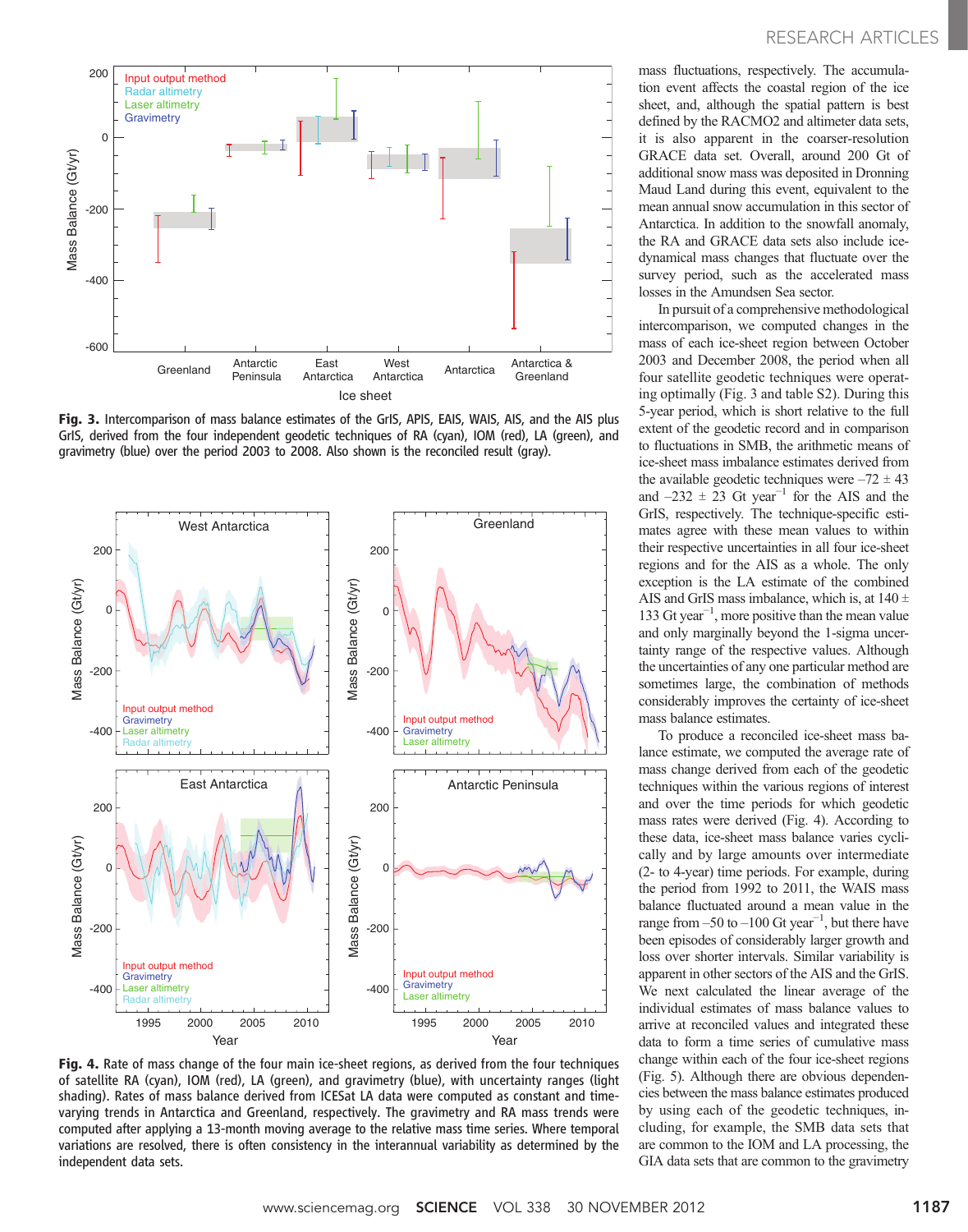### RESEARCH ARTICLES

and altimetry processing, and the orbital corrections that are common to the LA and RA systems, these dependencies are in practice difficult to characterize. For the purpose of calculating the reconciled ice-sheet mass balance estimate, we considered IOM, gravimetry, and altimetry to be independent geodetic techniques. On the basis of this assumption, we compute the standard error of the uncertainty estimates from independent techniques as a measure of their collective uncertainty. Over the course of our 19-year survey, the average rates of mass balance of the AIS and the GrIS were  $-71 \pm 53$  and  $-152 \pm 7$ 49 Gt year−<sup>1</sup> , respectively (Table 1). For completeness, we also compute cumulative mass trends by using the data from each individual geodetic technique (fig. S1).

Fig. 5. Cumulative changes in the mass of (left axis) the EAIS, WAIS, and APIS (top) and GrIS and AIS and the combined change of the AIS and GrIS (bottom), determined from a reconciliation of measurements acquired by satellite RA, the IOM, satellite gravimetry, and satellite LA. Also shown is the equivalent global sea-level contribution (right axis), calculated assuming that 360 Gt of ice corresponds to 1 mm of sealevel rise. Temporal variations in the availability of the various satellite data sets (Fig. 4) means that the reconciled mass balance is weighted toward different techniques during certain periods.

We also computed ice-sheet mass trends over shorter intervals to examine their variability (Table 1). These estimates, along with our integrated time series (Fig. 5), confirm several known signals of mass imbalance, including increasing mass losses from the WAIS (55, 74–77), the APIS (73, 78–80), and the GrIS (5, 81, 82). Although rates of mass loss from the GrIS were modest during the 1990s, they have increased sharply since then because of episodes of glacier acceleration (18, 83) and decreasing SMB (5, 66). GrIS glacier acceleration is, however, neither uniform nor progressive (65, 84, 85), and the large mass losses in 2010 were in fact driven by anomalously low snow accumulation and high runoff (86).

The WAIS has lost mass throughout the entire survey period, and our reconciled data set shows



Table 1. Reconciled ice-sheet mass balance estimates determined during various epochs, inclusive of all data present during the given dates. The period 1993 to 2003 was used in an earlier assessment (2).

| <b>Region</b> | 1992-2011<br>(Gt/year) | 1992-2000<br>(Gt/year) | 1993-2003<br>(Gt/year) | 2000-2011<br>(Gt/year) | 2005-2010<br>(Gt/year) |
|---------------|------------------------|------------------------|------------------------|------------------------|------------------------|
| GrIS          | $-142 \pm 49$          | $-51 \pm 65$           | $-83 \pm 63$           | $-211 \pm 37$          | $-263 \pm 30$          |
| <b>APIS</b>   | $-20 \pm 14$           | $-8 \pm 17$            | $-12 \pm 17$           | $-29 \pm 12$           | $-36 \pm 10$           |
| EAIS          | $14 \pm 43$            | $-2 \pm 54$            | $-9 \pm 50$            | $26 \pm 36$            | $58 \pm 31$            |
| <b>WAIS</b>   | $-65 \pm 26$           | $-38 \pm 32$           | $-49 \pm 31$           | $-85 \pm 22$           | $-102 \pm 18$          |
| <b>AIS</b>    | $-71 \pm 53$           | $-48 \pm 65$           | $-71 \pm 61$           | $-87 \pm 43$           | $-81 \pm 37$           |
| $GrIS + AIS$  | $-213 \pm 72$          | $-100 \pm 92$          | $-153 \pm 88$          | $-298 \pm 58$          | $-344 \pm 48$          |

that the rate of mass loss has increased significantly over time (Table 1). The pattern of WAIS imbalance is dominated by mass losses (Amundsen Sea sector) and gains (Kamb Ice Stream) of dynamical origin. Although close to balance during the 1990s, there have been significant mass losses from the APIS since then because of glacier acceleration in the wake of ice-shelf collapse  $(87, 88)$  and calving-front retreat  $(77, 89)$ . The APIS now accounts for around 25% of all mass losses from Antarctic regions that are in a state of negative mass balance, despite occupying just 4% of the continental area. In contrast, the EAIS, which occupies over 75% of Antarctica, was in approximate balance throughout the 1990s. Although the EAIS has experienced mass gains during the final years of our survey (Table 1 and Fig. 5), our reconciled data set is too short to determine whether they were caused by natural fluctuations that are a common feature of Antarctic ice-core records (90) or long-term increases in precipitation that are a common feature of global and regional climate model projections (91–93). Both satellite altimeter data sets highlight the lower reaches of the Cook and Totten Glaciers as regions of ice dynamical mass loss (15, 77), but neither signal is large in comparison with the wider EAIS mass trend. Overall, snowfall-driven mass gains in East Antarctica, notably the anomalous event in Dronning Maud Land during 2009 (Fig. 2), have reduced the rate at which Antarctic ice losses have increased over time, but the EAIS record is too short to determine whether this is a long-term trend.

Our reconciliation exercise has highlighted several other issues. Assessments of GrIS mass balance require more careful consideration than was possible here, because the surrounding mountain glaciers and ice caps are included in some, but not all, of our geodetic surveys and because the ice-sheet domains varied in area by 2%. One estimate has put their contribution at  $\sim$ 20 Gt year<sup>-1</sup> (94), a value that falls between two we have derived ourselves from ICESat data (10 and 40 Gt year−<sup>1</sup> ). For the EAIS, our mass change estimates exhibit an unsatisfactory spread, with results from the IOM and LA techniques falling consistently lower and higher than the mean value we have derived (table S2). Although the average signal of EAIS imbalance is relatively small, such a large divergence is a matter of concern; improvements of the ancillary data sets that support satellite observations would be of considerable benefit in this region. Lastly, the spatial sampling of mass fluctuations at the APIS is at present inadequate, particularly considering that it provides a significant component of the overall AIS imbalance. Improvements in the spatial and temporal density of satellite observations of this region are needed.

### **Conclusions**

We estimate that, between 1992 and 2011, the Antarctic and Greenland ice sheets lost 1350  $\pm$ 1010 and 2700  $\pm$  930 Gt of ice, respectively, equivalent to an increase in global mean sea level